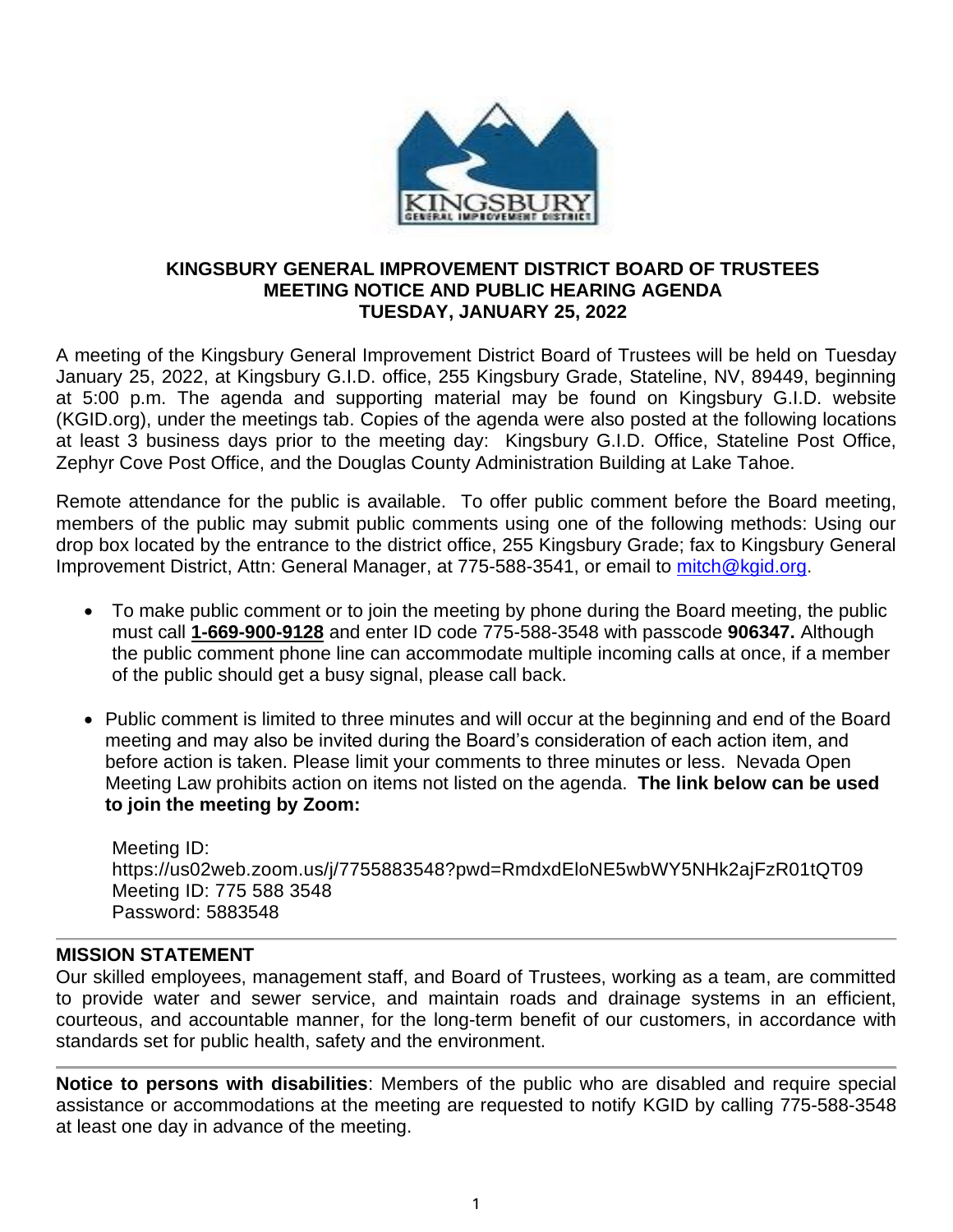Kingsbury General Improvement District Notice and Agenda for the meeting of January 25, 2022

### **AGENDA**

#### **5:00 P.M.**

- 1. **Call to Order**
- 2. **Pledge of Allegiance**
- 3. **Roll Call**

## **Notice: ALL MATTERS ON THE BOARD AGENDA ARE SCHEDULED WITH POSSIBLE BOARD ACTION.**

4. **Public Comment**

(NO ACTION) This is the public's opportunity to speak on any topic pertinent to the district and not listed on this agenda, or to speak on those items appearing on the Consent Calendar. Public comment will also be invited during the Board's consideration of each action item, and before action is taken. Please limit your comments to three minutes or less. Nevada Open Meeting Law prohibits action on items not listed on the agenda.

- 5. **Approval of Agenda: For Possible Action:** Items on the agenda may be taken out of order; two or more agenda items may be combined for consideration; and items may be removed from the agenda or discussion relating thereto delayed at any time.
- 6. **Approval of Minutes: For Possible Action:** Approval of the minutes for the Board of Trustees meeting held on December 21, 2021.

### 7. **Approval of Consent Calendar: For Possible Action:**

Items on the Consent Calendar will be approved without discussion unless the item is specifically "brought forward" for discussion.

- **A. For Possible Action:** Approval of the List of Claims
- **B. For Possible Action:** Approval Task Order Number 53 Amendment Number Two for Engineering Services of 2021 Water and Road Improvement Project
- **C. For Possible Action:** Approval of Task Order Number 58 –Engineering Services of 2022 Roadway Sealing Project

# **NEW BUSINESS**

- 8. **For Information and Possible Action:** Organization of the Board of Trustees and the Election of **Officers**
- 9. **For Information and Possible Action:** Presentation of NDOT Plans and Projects
- 10. **For Information and Possible Action:** Recognition and memorial of Robert (Bob) Cook
- 11. **For Information and Possible Action:** District Merit Compensation Plan
- 12. **For Information and Possible Action:** Surplus vehicle disposal
- 13. **For Information and Possible Action:** Addendum to the General Manager Contract
- 14. **For Information and Possible Action:** Revised 2022 Board Meeting Schedule